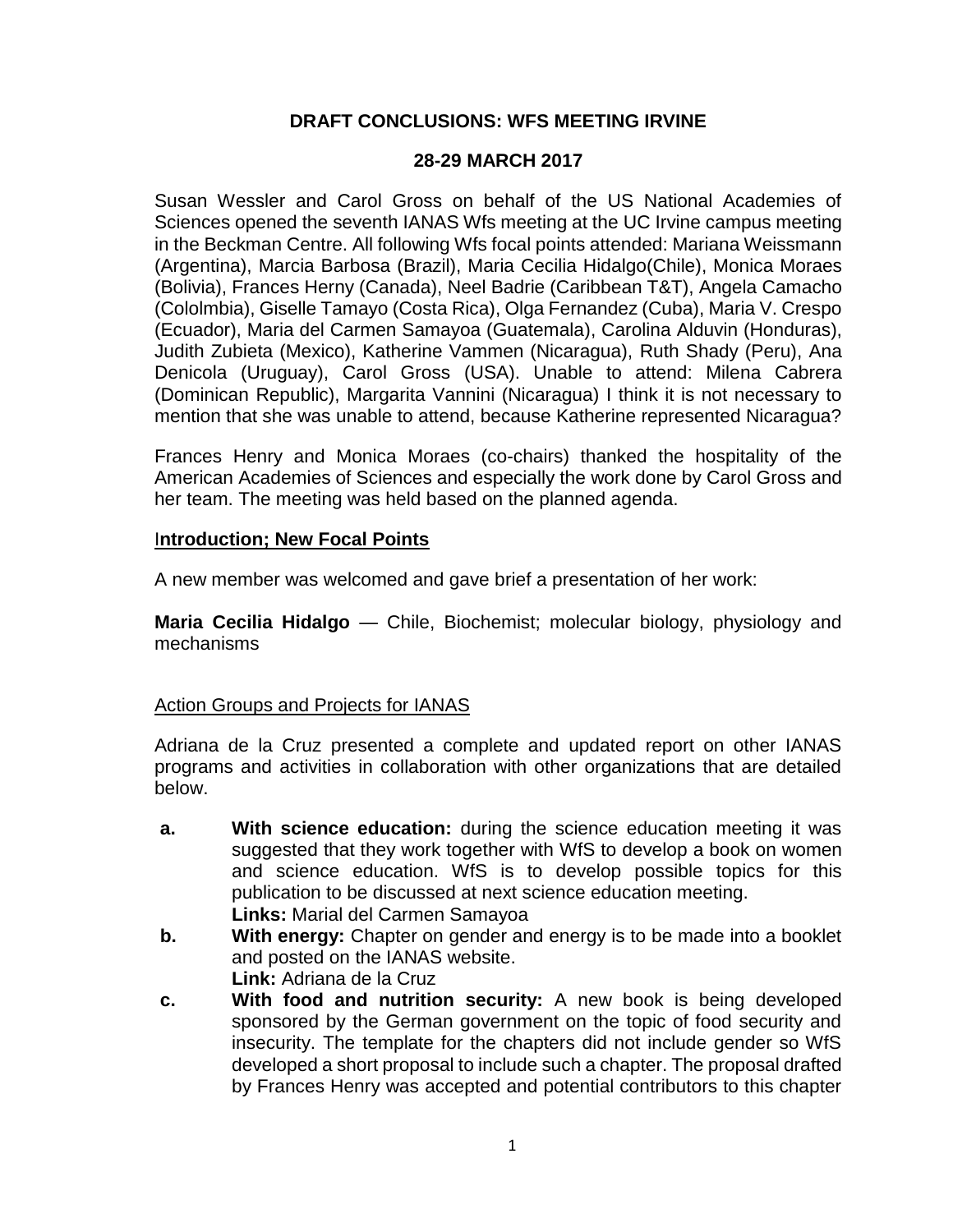were identified. Four contributor agreed to participate and the completed chapter was submitted at the end of May, 2017 **Links:** Frances Henry and Monica Moraes

**d. With water program:** The water program is developing a new book and will attempt to include a chapter about women's issues under the direction of Katherine Vammen.

**Link:** To be assigned by the WfS program

# **Reports of National Committees**

# **1. Maria Cecilia Hidalgo—Chile (vice president of academy)**

**National video competition** featuring women scientists—68 received: school elementary, high school, general public; 154 participants—58 general public; 96 students. In December 2016 prizes were awarded by 6-member jury; award ceremony had ample national media coverage and site showing videos is accessed; video's from all over country; number of visits very high; no prize—ceremony and recognition. It took a lot of work, they would wait a couple of years to do another call. The **Chilean academy, by law, has** 36 members— 5 women (2 elected this last year9, 30 men, 1 vacant; in addition, the academy has 43 corresponding members including 5 women (2 elected in 2016). Thus, thenumber of women has increased in the last 5 years, with 5 women elected. Big problem in obesity especially for lower income families; have a big program to combat it—education on healthy food; fast foods are cheaper.

# **2.** Frances Henry**—Canada**

16% women but much lower in science; mostly social sciences, arts and humanity; beginning new membership survey—slow—complicated by 3 academies under one heading (voluntary). Dutch academy decision –next 2 years only women; hope to increase women by 16.

### **3.** Katherine Vannen**—Nicaragua**

For every man, 2 woman must be incorporated.

# **4. Neela Badrie-Maharaj—Caribbean academy**

Conformed by ~ 5 countries; Barbados, Jamaica, Trinidad and Tobago (2 women); 13% women; more females in executive positions; neela—public relations. CAS-TWAS (less than 40 yrs)—all recipients have been women over the past 6 years. Challenges—financial sustainability.

# 5. Angela Camacho**—Colombia**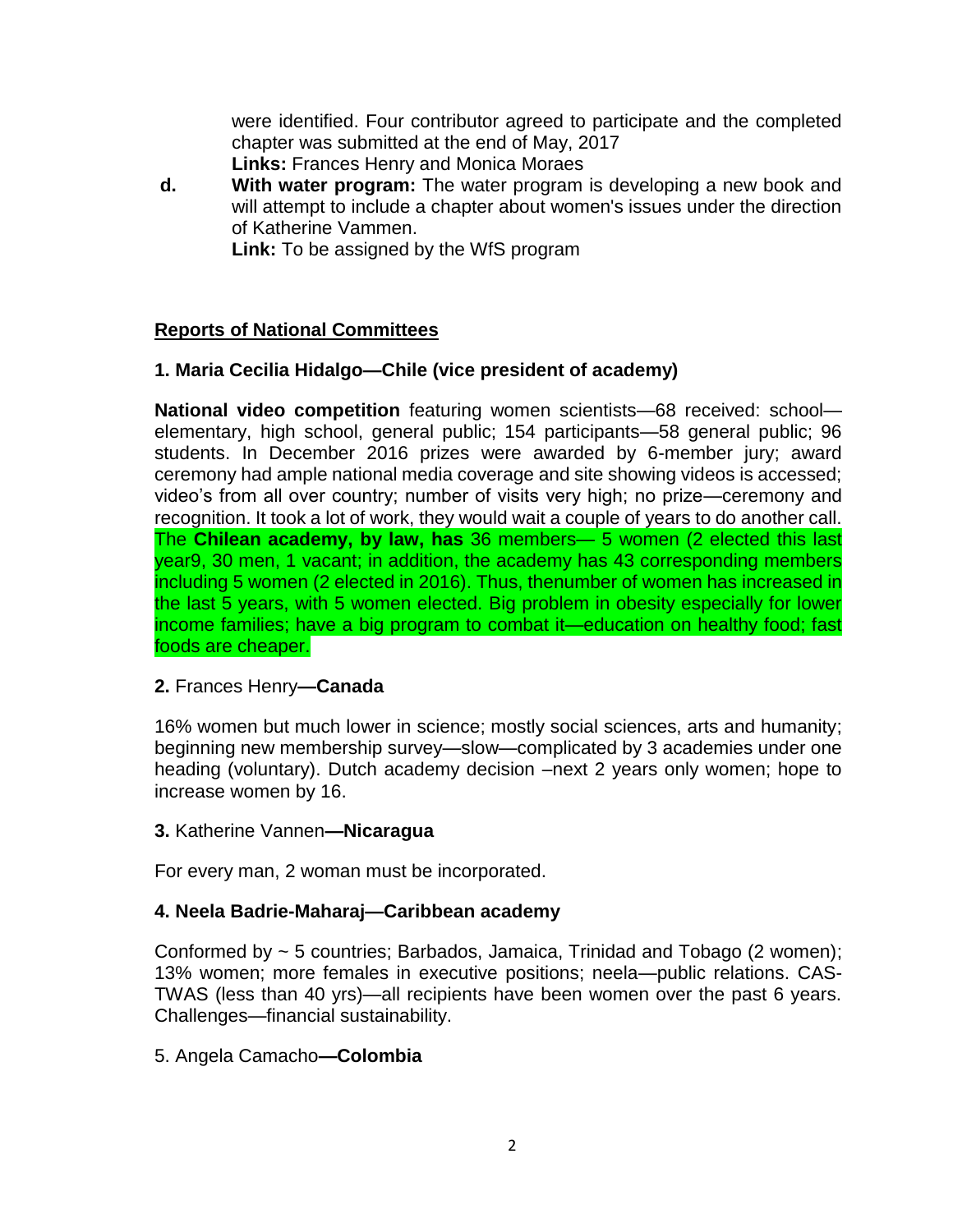Efforts to create a network of scientific women—motivated by book Women scientists in the Americas. Science, women and technology—invite children from 10<sup>th</sup> and 11<sup>th</sup> grade. 2 symposium—science, women and education, women, science and entrepreneurship. Then in 2015 a Colombian network of scientific women (2015) was organized to make women's role evident and propose policies to guarantee participation. Propose events to promote this, attached to Colombian academy of exact physical scientists. 6 nodes, covers whole country; have working groups==women and education, motivating girls to science; women and entrepreneurship, women and science policies, biographies. Have an account in Facebook; thinking about a webpage but not so easy.

#### 6. Carmen Samayoa**—Guatemala**

20% women—76 members total. Have created a network of science, technology and gender (20 members); planning to publish a book; moving from capital to different universities across the country.

#### 7. Ruth Shady**—Peru**

Situational Diagnosis: participation of woman scientist in Peru. Once this diagnosis was done, it has been programmed a series of activities aimed to generate changes promoting a better participation of female scientists in the several academic dimensions of science and technology. It begins with a referential frame on gender that uses statistical information of the National Informatics and Statistical Institute (INEI), the National Science, Technology and Innovation Council (CONCYTEC), and National Science Academy (ANC); and later, we were able to know that: a) In universities the most of professors are men; b) the previous observation is even worse among the doctorate members in the National Science Academy in Peru (three males every female); c) among that group of doctorate women, most of them are from disciplines such as Education (58), health sciences (33), Psychology (23), Public Health (17), and Management (15); d) despite the differences in those proportions against female scientist, it has been found a greater participation of women in Politics in Peruvian society.

The present situation is different from the conditions of women along the Centre Andean social history, when their participation was strong until its decay in Viceroy Regime. In Republic times, it is seen a slow growing of female participation in the diverse activities that enhance the country's development; among them the scientific and technological ones.

One main conclusion of the evaluation done is that the knowledge of the ancient social conducts promotes reflexions that help to enhance the self–esteem of woman in Peruvian society, and to encourage their participation in the national scientific task.

Since 2015, it has been done five empowerment of scientists women workshops in many regions of the country: the first one was held in Lima in 2015, when attended 138 women; the second one was held in Trujillo city in 2015, when attended 80 local scientist women; the third workshop was held in Pucallpa city in 2015, when were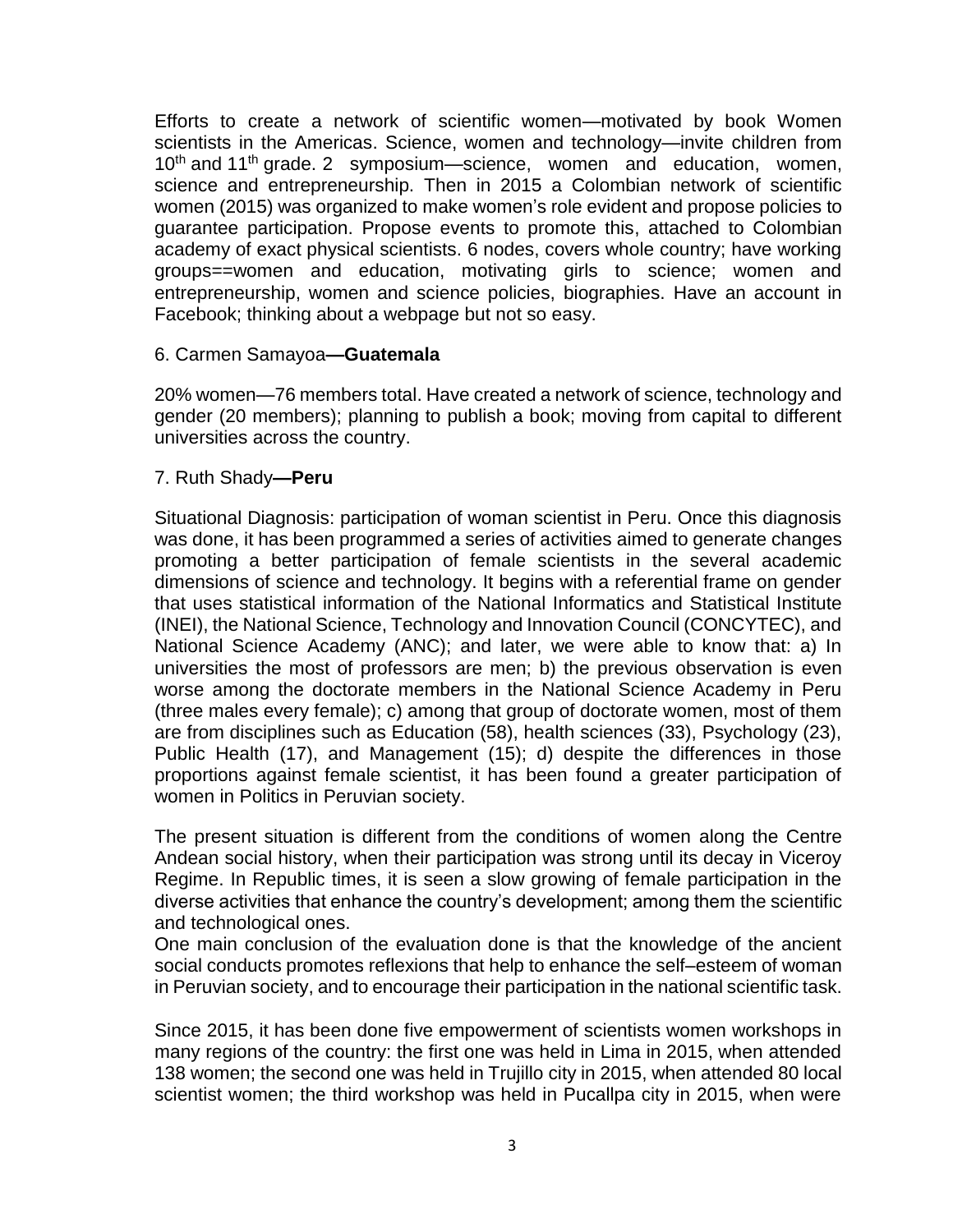registered 86 professional women; the forth workshop was held in Arequipa city (102 women); the fifth workshop was held in Huancayo in 2016, when 98 women attended the event. In these workshops were made multidisciplinary action groups to create: digital bulletins, diffusion of emblematic female scientist's values of every region, motivating workshops for students of the last two years of college studies in sciences; and the updating of the scientific production of every female researcher in 'Dina and Regina' of the National Science, Technology and Tech Innovation Council. With these workshops it has been promoted interactions nets among women scientists throughout the country.

### 8. Olga Fernandez**—Cuba**

53.2% of all Cuban scientists are women; 46% are professors, 40% researchers; >50% of university students are women; 50% of participants in national priorities in science are women. 29% of academy are women. Recent actions: 1<sup>st</sup> workshop of creative women—women and science in Cuba (last year). Commission of scientific women—organizing new effort on biographies on women scientists. Commission of academic women supporting several technical workshops.

9. Sue Wessler**—USA**

1<sup>st</sup> woman president—Marcia McNutt. Mean age at election creeping up (2011 almost 60 at election). Working academy—produces 200-300 reports for the nation; bad to have predominantly old people. Special initiative to lower the age; no special women's election because demean role; the age initiative will also bring in women. 2002-2006 initiative—younger members—worked for a couple of years 81/5 years, next 5 years 60; NAS—women 40-14.9%, NAE women 6.9%, NAM 25% women, URM (11.9%).

# **10. Mariana Weissman—Argentina**

Same # women in research but underrepresented in academies even in fine arts and literature. 14% in exact sciences; significant fraction of professors are women; same as US; if don't push it; goes back

### **The Anneke Levelt Sengers Women for Science Prize**

**Ana Denicola presented a summary of recent background and actions since the meeting in Caracas.** This working group is to recognize outstanding young women scientists but need to redefine IANAS prize so easier to implement. It has been named after Anneke Levelt Sengers. Previously had funds from IAP and OWSD—for one advanced grad student to participate in research—9000.00 to support research; now we do not have funds. Now—support to attend a scientific meeting.—Brazil academy has invited awardees to annual meeting of academy; TWAS willing to pay for plane + lodging.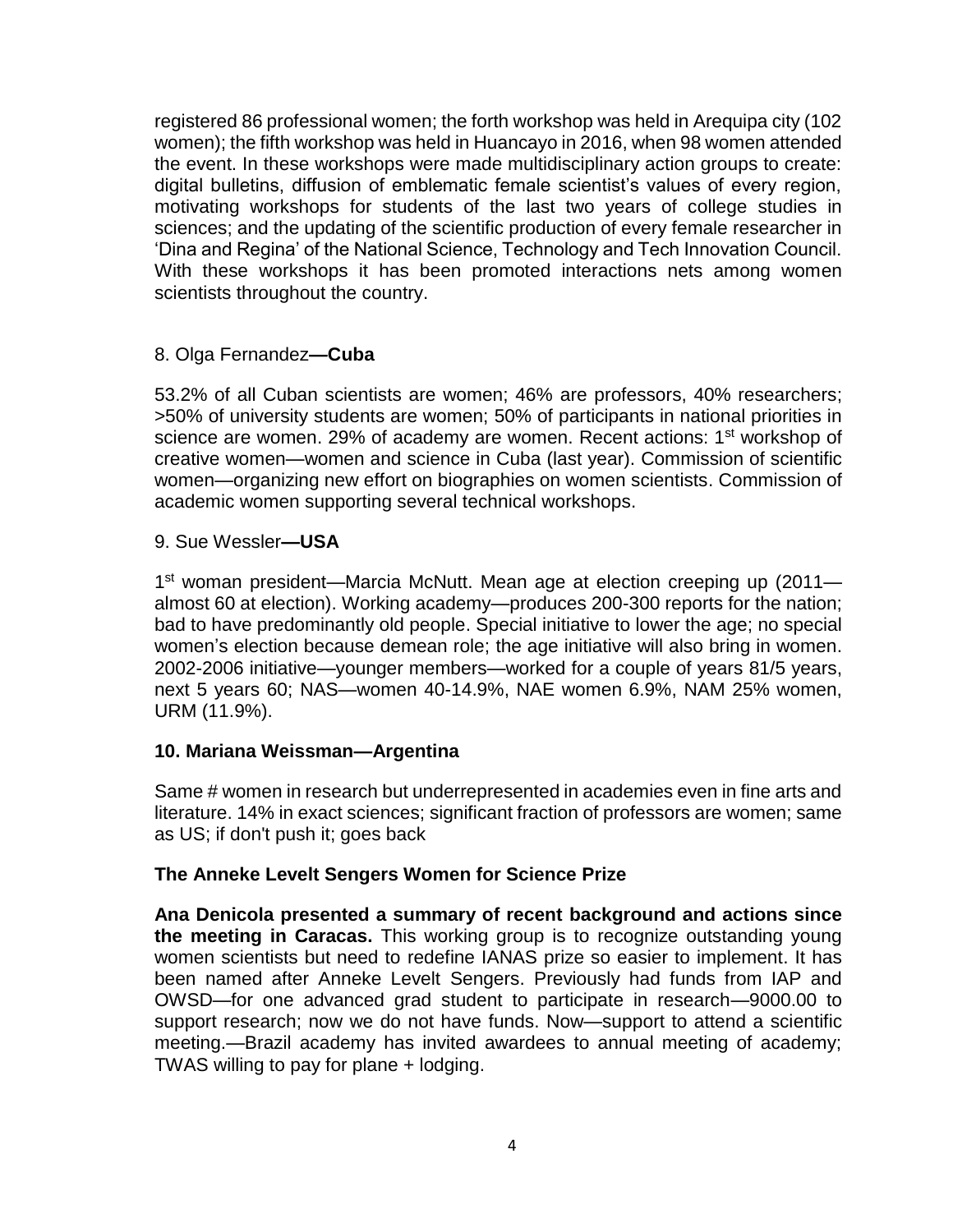Candidate must be less than 40, PhD or almost finished; nominated by academies; academies of sciences from Argentina, Chile and Mexico (not included in the call) to be selection committee; selected Lianet Monzote from Cuba (Pharmaceutical science—drugs against Leishmania); 80 pubs, 40 indexed in pubmed. Supposed to go to Rio meeting in 2016 but didn't go because of Zika.

WfS Anneke Levalt-Sengers will be organized every other year; try for funding from OWSD. Adriana and Frances will lobby; Margarita Vannini—crowd funding TWAS regional office + global young academy together with TWAs—TWAS young scientist program. Attend a meeting in the area of her discipline—free subscription; need funds for airplane and lodging. Suggestion: increase number of candidates to 2.

Fundraising: Need 100,000. Many are women. Ask TWAS-young academies in order to increase networking and ask meetings themselves. Also was a suggestion to sell our 2 books on Amazon. Best is to go to scientific meeting in her discipline and to TWAS.

#### Mentoring Committee

**Carol Gross reported on activities to promote mentoring from WfS.** The mentoring committee produced a report which called for at least \$10.000 funding from IAP or other possible sources in the United States. A company in Brazil will design the online platform with the help of Marcia Barbosa who will lead this part of the project. Carol Gross has been in touch with several U.S. sources including the person who started the mentoring program in the U.S. We had a report from Marlene de la Cruz who discussed the mentoring program in the U.S

### **Census academies**

**Veronica Crrespo-Perez from the Ecuadorean academy started in 2013.** IANAS helped to start to organize this academy with the idea during 2010, then the legal assistance in 2011 and statues were approved in 2012. 2013 -2016 a governing board took place: president man; vp women. 2015—1<sup>st</sup> election new members; 2<sup>nd</sup> governing body; president woman. To present they have 50 members: 24% women (12 women, 38 men); started with 1/3 women, but went down in 2015, and now recovering.

**Follow-up survey census:** Frances Henry mentioned that we previously agreed that we have very short follow-up survey and include the years: 2014, 15, 16 The following questions were agreed on. A formatted questionnaire was sent to the Secretariat in early May 2017 to send to the academies. The following questions are proposed.

- 1. total members
- 2. # women
- 3. # women in leadership roles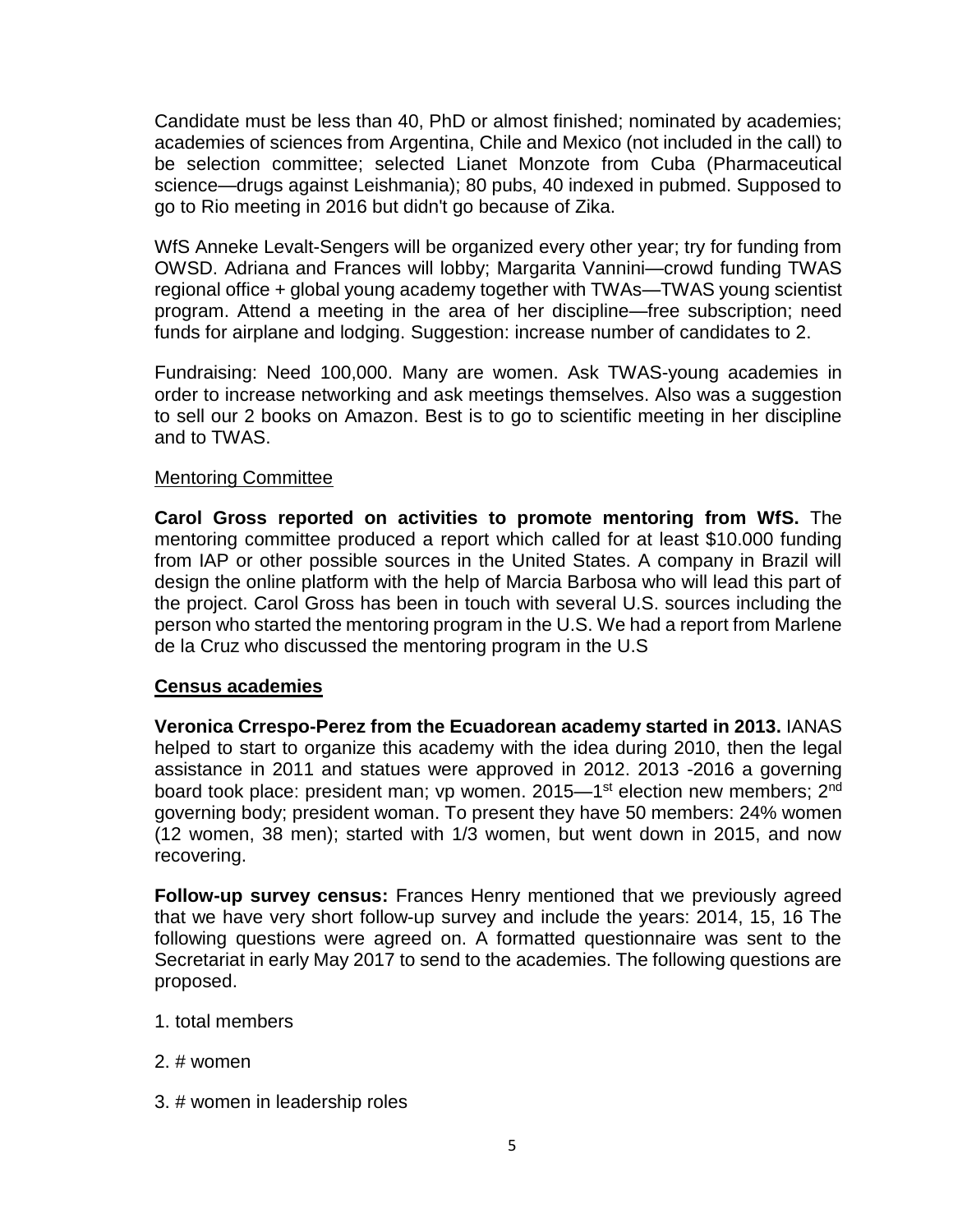4 # men in leadership roles (president/executive governing board)

5. What is your academy's most successful initiative to improve gender balance

#### Videos report

Judith Zubieta talked about this new initiative from Mexican academy for videos Video category was open to two groups - less than 20 years and 20-25yrs.

The categories were:

(1) Feminine scientific work – How does it contribute to the advance of science?

(2) Science from the female perspective –What women have contributed to science from a different perspective from men.

(3) What would have happened if there were no female scientist- in this category, very few entrants

Funds were obtained from the Government of Education for prizes. The video winner was about Anna Maria Cetto in physics. There were copyright issues with the music which prevented the videos from being shown in movie theatres just before the showing of a movie.

New call 201- Try to follow Chile's example – The name of one Mexican scientist and a woman who has been very successful.

She encourages everyone to do it; not meant to be high end or professional; meant to use cameras on cell phones.

### **Dissemination of WfS**

Giselle Tamayo and Marcia Barbosa reported on the divulgation of IANAS WfS. Having a Facebook page there are many advantages and it is the right choice for public, open to everyone, we can publish videos, news, and share from other FB pages and we can link to different aspects of our program. The Facebook group will take a brief look at the IANAS website and make some suggestions. We will also need a Facebook logo on the IANAS website to redirect to Facebook. Adriana will contact webmaster who will be in contact with Veronica Crespo to work on the Facebok page. We will need to get active pictures of people not just faces; establish rules eg. if send picture must send explanation. Can also link videos. Send everything to veronica for FB.

Marcos Cortesao recommended to have a more integrated view of other platforms for communication. Having a website for IANAS, and it needs support.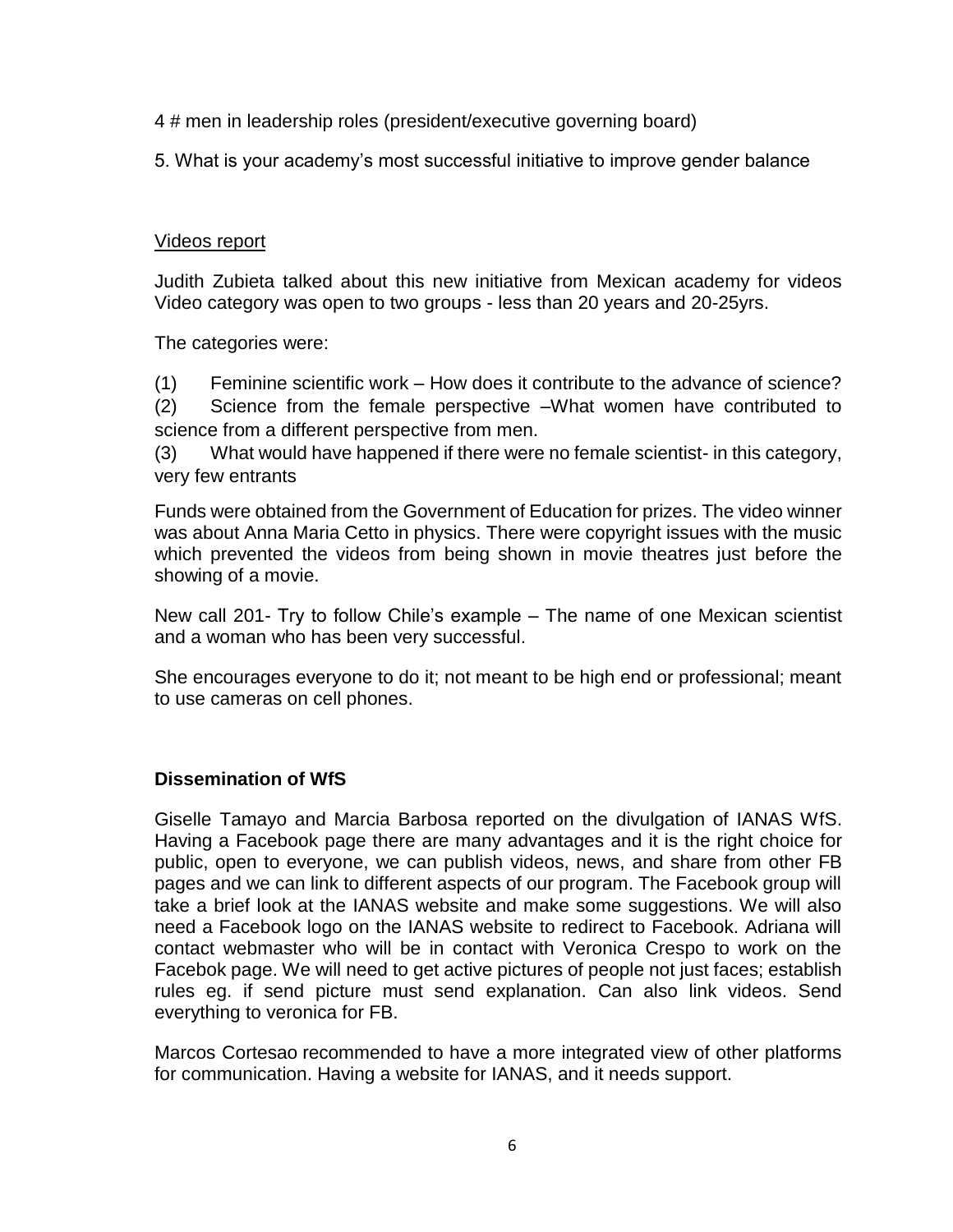## **Biographies**

Collection of biographies from smaller societies recently incorporated to IANAS and/or that did not participate in the last biography of young women to be circulated in electronic version only is underway.

Bolivia wanted to start this year but needed to wait for Academy support .which is now has so the project will begin this year.

Ecuador's President was excited by the idea and they have now decided on their criteria and have identified 6 women. Four have already been interviewed with two more scheduled.

Honduras academy took some time to agree to the project but the interviews are now under way.

Uruguay wanted to do it and next semester will select researchers from different disciplines to interview.

Argentina along with IANAS will lead the electronic publication about women scientist as entrepreneurs.

A question was raised as to whether we should include current and previous focal points as interviewees. There was Initial general agreement on this motion but some reservations were also voiced. No immediate decision was made.

### **Revised Mission and Activities Section for WfS webpage**

The mission statement and activities section of our webpage were slightly revised and presented to the group for approval. One of the main additions to our mission is to include men in our activities. This subject promoted detailed discussion and it was decided that as a first step we would invite Presidents of academies to attend our meetings. We might invite presidents from countries nearby to where the meetings are held. We might us a roundtable format to discuss our work and objectives with them. The aim is to make academy presidents more knowledgeable about WfS and to enlist their support.

Aiming to recognize and encourage young women scientists, the program will promote the III edition of the Anneke Levelt Sengers. The winner will attend a Scientific meeting in Brazil**.** Link: Ana Denicola

# **Brainstorming**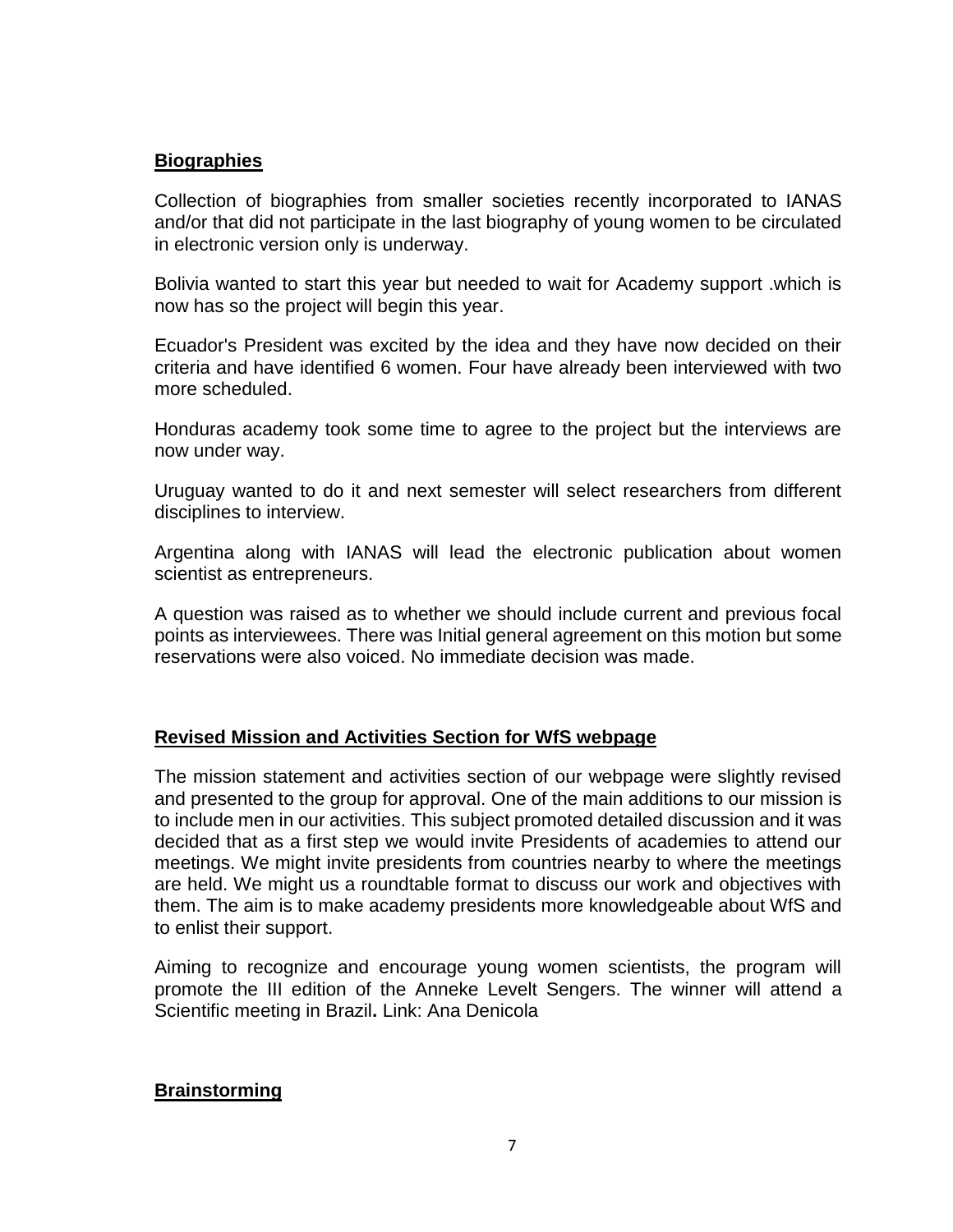How can focal points be more active in influencing their own academies especially since not every academy has gender groups or gender policy.

Marcos—national women's workshops are critical to bring this issue to the attention of the academies. Two years ago each academy organize own video competitions; now suggest regional video competition for Spanish speaking countries. Committee should work on a proposal that will be presented to the next meeting; 4 focal points that have organized video competitions in their countries would be a subcommittee for a proposal; Brazilian support; will try to identify funders. And Adriana would like all of IANAS.

Marcia—in addition to the language issue, there is an issue of scale; here work scales with numbers.

Judith— mentioned that in Mexican academy it totally relies on herself. Needed people very knowledgeable about level appropriate for the resources of youngsters—these were not members of the Academy; not really an effort that relies on Academies; it relies on the individual focal points.

Carol and Frances agreed to do regional first; larger competition would need tremendous support; US won't do it whereas Canada will not do videos.

Conclusion—accept Marcos proposal.

**Can we involve men in our efforts?** Involve men in gender committees. Can women in science be supported by a mixed gender team?

Monica has set this up in Bolivia— it took 8 years.

Frances: Big academies in larger countries; effort is to include women and still struggling with that; when you turn the equation around—its breathtaking—don't know where to start

Marcia: 1<sup>st</sup> challenge—attract other talented women—most women in power deny the problem—show them data, but don't say you are wrong; for men—like to participate on prize committees; for the Latin culture, confrontation not the way to go.

Sue Wessler: men involved in women's issues; Shelly Weinbaum in all 3 academies—he's very pro-women; involved in diversity committee in all academies; he got together with 2 other members of all 3 academies; need most famous people in all countries involved; wrote a letter to head of NAE, within months situation changed; we have to become activists.

Ana: invite several 2-3 presidents of National academies to this meeting as guests.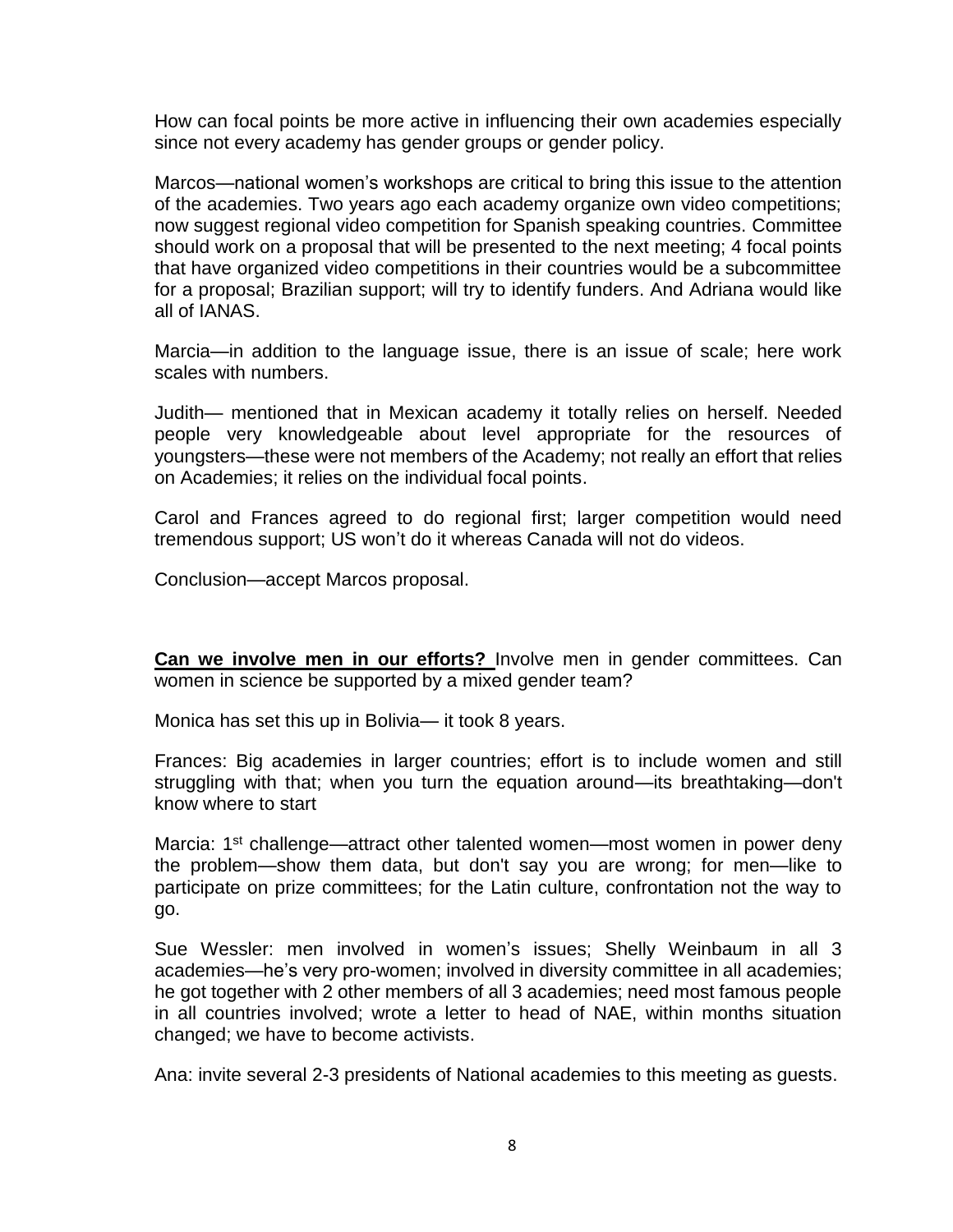Adriana—logistics of inviting presidents—just invite them; local host will provide lodging for a few more presidents.

## **New initiatives:**

Veronica—Project Panal Ace—nonprofit works in several south American countries—work with people from high school; help them develop projects that would help their communities; low income schools' want to include gender perspective in their work—women could give talks at schools where Panal works; include women scientists as advisors; eg. recycling program.

Giselle—need to get girls by 15; then their interest changes. Academy can support these kinds of activity—women and girls.

Monica—having a national meeting of women scientists in Bolivia—need to prepare documents; academy hosting.

Marco: National workshops organized by academy; coordinate meeting of WFS with national workshop on women; move forward with video's; try to stimulate regional competition; experience with booklets nice; consider small low cost booklets—a new publication.

#### **Must send letter of support for 100th anniversary of the academy?**

**Possible New Program for Women in Business:** Mariana Weissman suggested highlighting women who are using their science to start their own business; presented to NAS, to a very enthusiastic response. We tentatively agreed to interview one business women per country and possibly try to organize a book on the subject. Each focal point is to identify one name, field, date of delivery for book. We will take one year to do this project.

#### Acknowledgments from Monica Moraes to WfS for finishing her role as co-chair

Monica expressed her gratitude to all focal points and especially to Adriana during her role as WfS co-chair that has come to the end of her term in middle 2017. She emphasized on internal openings in the day-to-day running of the academies are also beginning to be noticed and although these are slow, long and often frustrating processes they always reflect what other focal points advance and generate - becoming a permanent inspiration. Many of these cases are not in the statistics but it is definitely accompanied by the intense growth, careful and with so much value of our scientists.

Carmen Samayoa thanked her for her work for WfS and the plenary asked her to remain as the focal point from Bolivia. Ana Denicola from Uruguay is the new co-chair.

Finally, Judith Zubieta resigned as focal point from Mexico.

#### **Plans for 2017-18**